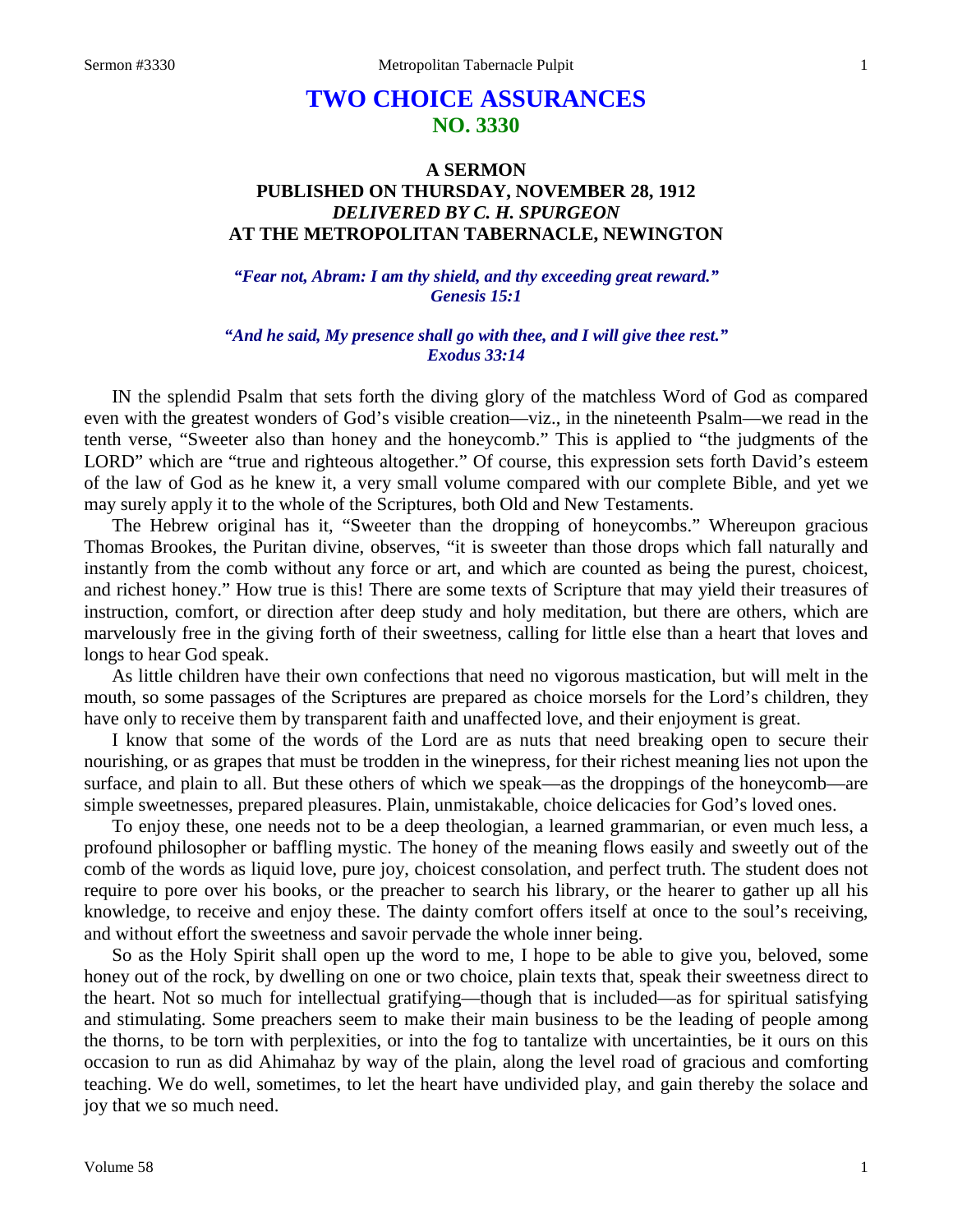The droppings of the honeycomb are not so much for labor and toil, as for renewal and delight, that the mere student and man of affairs may for a while come and sit and indulge in holy pleasures.

Let this suffice for introduction to our first word of saved assurance as given to Abram.

*"Fear not, Abram: I am thy shield, and thy exceeding great reward."*

"Fear not, Abram." No more necessary or practical word could be spoken to the great Father of the Faithful thou this. Fear, alas! is an ague, which haunts all the marshlands of earth. It can beset the king on his throne, the peasant in his cottage; the statesman in his lofty office, as the poor old mother who dreads the pauper's lot and fare. It is the shadow that follows us when the sun is shining brightly before, and how to escape it is the problem that perplexes thousands of the saints of God.

We might be sure that it was so, when so mighty a believer as Abram was in great peril of it. Does he need a "fear not" from JEHOVAH'S lips, Then we may be sure that we shall require it too. I am afraid that wherever there is faith there will be also a measure of fear, though the less of it the better.

How tenderly the Lord quiets the fears of His children and lulls their forebodings to rest! "Fear not, Abram." As much as if He had said "You are all alone, but fear not, for I am with you." You are in much labor, needing great strength, but fear not, I will help you. You have no portion, but are a stranger and sojourner in this land, but fear not, for I am your God. Do not fear concerning the past, nor the present, nor the future. Fear neither the fury of foes, nor the worse trial the failure of friends. Be brave, calm, trustful, hopeful, joyful. "Fear not, Abram."

You have just been fighting the kings, you desired to be a man of peace, and were not, indeed, accustomed to the deadly strife, but I have given the marauders and plunderers like driven stubble to your bow, and you have brought back Lot and all his train of servants that were taken prisoners. You need not fear even for your relatives, I will bless and keep them for your sake. Besides, since you have borne yourself in a right royal fashion, and not touched a thread or a shoe latchet of the king of Sodom's goods, do not fear to enjoy your success and you shall be safe from all attacks, and shall command the respect of the great ones around you. This blessed "fear not" was a quietus to every form of alarm and misgiving which might come near and threaten this man of God.

Is not this our Lord's own message to His children everywhere today? He has scattered His "fearnots" all over His blessed Word as some river's bank is all be spread with sweet forget-me-nots, and these "fear-nots" cover every emergency of our life and answer to them with the assurance that His love will never forget or fail us, and if we will but remember this, we shall have no cause whatever to fear.

But the Lord appears to teach Abram that after his conflict and signal victory he might begin to sink. Such is often the case with the bravest men. The natural reaction, unless special divine grace is given, is very great. It was so with Elias, the prophet of fire. Men have little time or space to dread whilst the fierce conflict is raging, their spirit of dash and enterprise is roused and equal to the struggle and the danger, but when all is over, and strained body and brain and nerves begin to assert themselves, then they need greatly the Lord's reviving and fortifying "fear not."

Beloved, have you never felt yourself strangely supported under the direst afflictions, so that they seemed not afflictions at all? And yet when pressure has been removed you have been ready to faint, like Samson after he had slain the Philistines. Fear is a strange contradiction, a grim inconsistency, for it is apt to be greatest when the reason for it is least and smallest.

We are often quiet in a storm and distracted in a calm. We are mysteries to ourselves and riddles to our neighbour. Our constitutions and dispositions appear sometimes to be made up of odds and ends, and gatherings from all manner of beasts, and birds, and fishes, and none can understand us but the Lord who made us. But, blessed be His name, He knows us altogether and therefore He can, and does, bring forth at the right moment the exact consolation and the precise heartening that we need, saying, "Fear not" in the instant wherein we are most likely to fear.

"Fear not, Abram." Were there not mainly two things about which the patriarch might have feared? First, *about his own safety*. This was most by the assurance, "Fear not, Abram, I am thy shield." When he had no other guard, Abram was garrisoned in God. He was like a sheep in the midst of wolves, alone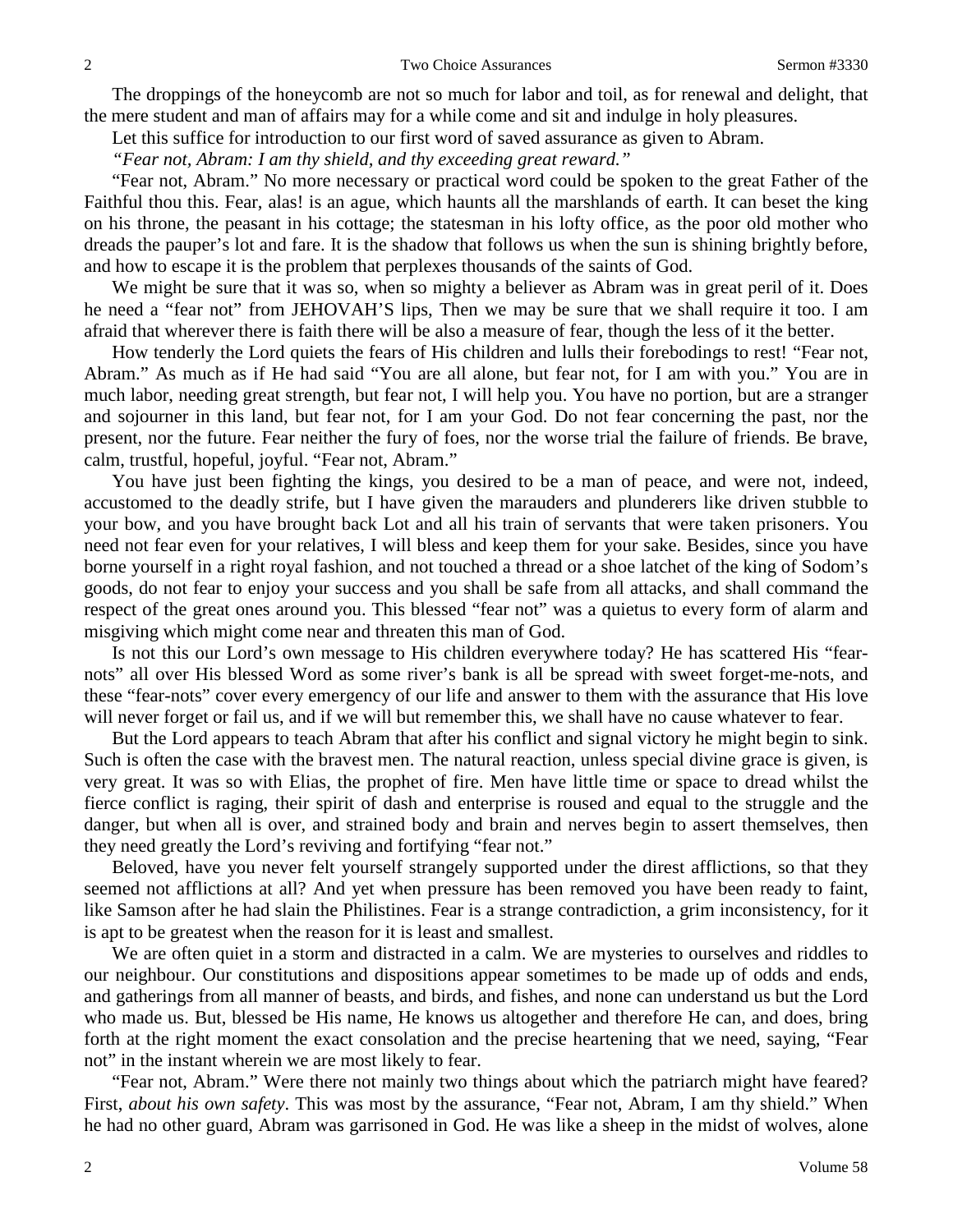#### Sermon #3330 Two Choice Assurances 3

stranger surrounded by hostile nations, but a strange divine spell had fallen upon the Canaanites, for the

Lord had made them hear Him saying, "Touch not mine anointed and do my prophet no harm." The protected of the Lord needed not to wear armor, nor bear a sword, nor have any human panoply, for JEHOVAH had said, "I am thy shield." Abram possessed no fortress, commanded no army but his few servants, he had not even a permanent house in which to dwell. His tents were frail and undefended, and yet so guarded of heaven, that no one ever broke into them or dared molest or threaten those who dwelt within. No assassin waylaid him, no marauder attacked him, he dwelt at ease, for was he not under the broad shield of the Almighty? He was as safe as if he had been enclosed within walls that reached to the skies. The armor of Lord covered him from head to foot.

So, dear friends, when we seem to have nothing, certainly nothing visible, to protect us, what a blessing it is to know that we are nevertheless completely guarded by the omnipotent though invisible God.

The visible is necessarily the limited and finite, but the invisible God is infinite, and there is no searching of His understanding, or resistance to His power. You are infinitely safe if you really trust the living God—your beginnings and endings, your wakings and sleepings, your restings and journeyings, your doings and sufferings, your honor or your reproach, your poverty or wealth, your success or failure, your life or death—your all forever and ever is most secure when the Lord is your keeper and your shield upon your right hand. Be it ours in truest wisdom, and sincerest trust, to give up our hearts to the repose of simple faith in him.

Come, sing with me that verse of the beloved singer Toplady—

*"Inspirer and hearer of prayer, Thou Shepherd and Guardian of thine, My all to Thy covenant care, I sleeping and waking resign. If Thou art my shield and my sun, The night is no darkness to me: And fast as the moments roll on, They bring me but nearer to Thee."*

We are invulnerable and invincible if God be with us. We may be in the very midst of cruel adversaries, but no weapon that is formed against us can prosper if God be our shield. Our Lord did not say to Abram, and does not say to us, "I will shield you," but that I, that am the Almighty, I am thy shield, it is not alone My power, My wisdom, My love, which will protect you, but I Myself will be your shield.

Then Abram many have thought, "I shall be protected, but shall I not spend my life in vain?" *He might have feared for his success.* He led the life of a gypsy, roaming through a land in which he owned no foot of ground, therefore the Lord added, "I am thy reward." Do you see? He does not say, "I will reward you," but "I *am* thy reward."

If we who work for Christ see souls saved, how we rejoice, for they are a kind of reward to us, but nevertheless we will not rejoice so much but rather rejoice that our names are written in heaven. I have in these words quoted an old text, first spoken to chosen men who had healed the sick and cast out devils in Christ's name. And if many receive our word it is a joy to us, but still we may be disappointed even in professed conversions, and at best, our success will not equal our desires. The only reward that a Christian can fully rejoice in, and without any reservation, is this assurance of his Master and Lord, "I am thy reward."

Did not the father in the parable say to the elder son, when he growled and grumbled at the reception given to his brother, "Son, thou art ever with me, and all that I have is thine"? That was reward enough, was it not? It is wealth enough to a believer to possess his God, honor enough to please his God,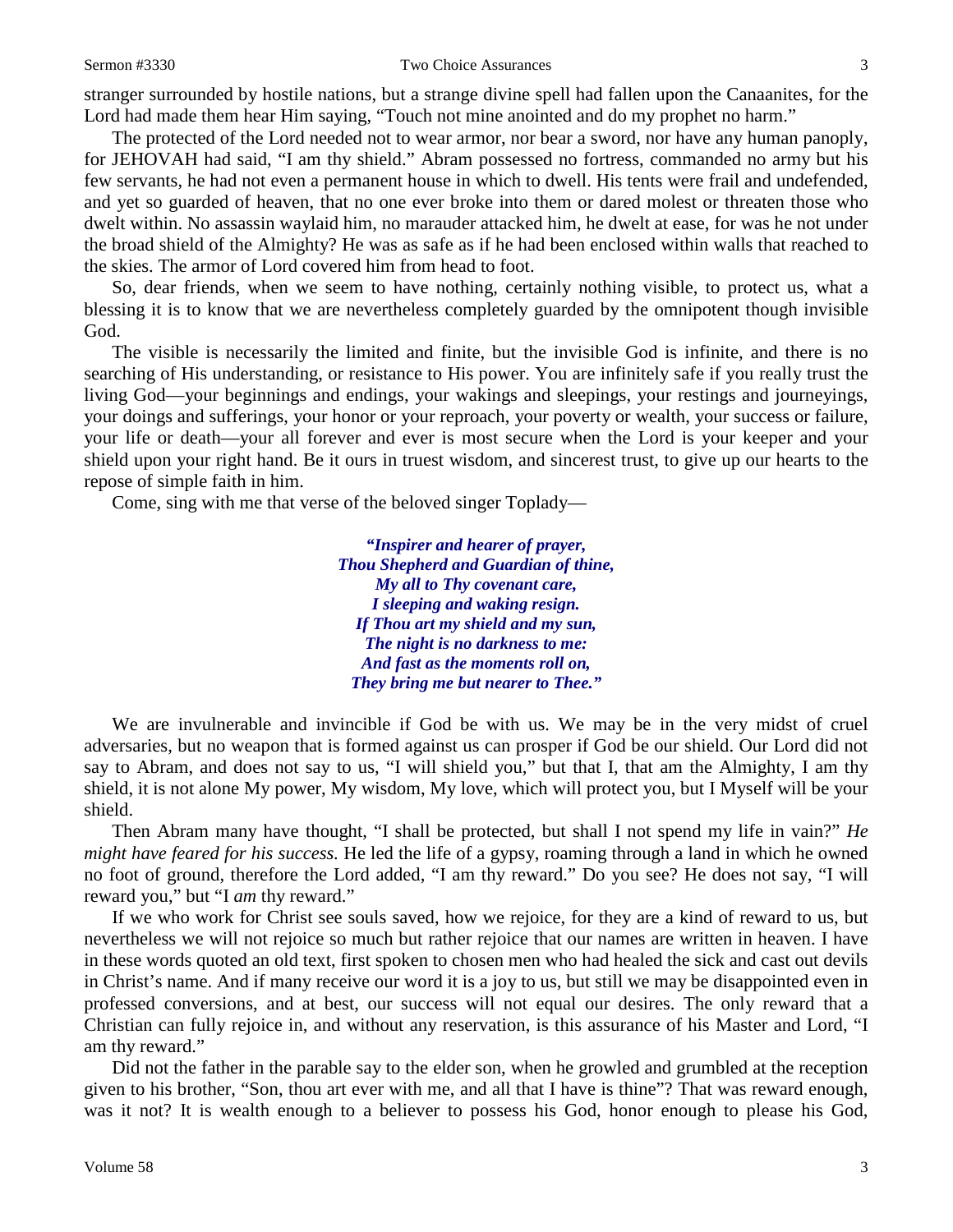happiness enough to enjoy his God. My heart's best treasure lies here, "This God is our God for ever and ever: he will be our guide even unto death."

"Oh, but," say you, "people have been so ungrateful to me." True, but God is not unfaithful to forget your work of faith, and labor of love. "Ah, sir, but I am dreadfully poor." Yet you have God allsufficient, and all things are yours. "Alas! I am so ill." But JEHOVAH-Rophi is the Lord that healeth thee. "Alas! I have no friends left to me." Yet this best of friends changes not and dies not. Is he not better to you than a host of other friends?

How great is your God? Doth he not fill all things? Then what more can you seek? Would you have two persons occupying the same places? If God fills all, what room is there left for another? Is not God's grace sufficient for you? Do you bemoan a cup of water that has been spilled at your feet? A well is near. Did I hear you cry, "I have not a drop in my bucket?" A river flows hard by—the river of God, which is full of water. Oh! mournful soul, why art thou disquieted? What ailest thee that thou shouldest fret thy life into rags?

Very fitly does the Lord say to Abram, "I am thy *exceeding great reward."* He is infinitely more as a reward than we could ever have desired, expected, or deserved. There is no measuring such a reward as God Himself. If we were to pine away into poverty or sickness, it would still be joy enough to know that God gives Himself to be our portion. The tried people of God will always confess that in their sharpest time of sorrow, their joys have reached their floodtide when they knew and felt that the Lord is their covenant God, their Father, their all. Our cup runs over when faith receives JEHOVAH Himself as the crown of the race, the wages of the service. What more can even God bestow than Himself?

Now you see what I meant at the beginning by droppings from the honeycomb. I have not strained after novel thoughts or choice words, but have persuaded you to taste the natural sweetness of this fine Scripture promise. Receive it as God gives it, and go your way, and let the flavor of it fill your souls all the week. Fear not, Mary; fear not, William; fear not, Sarah; fear not, John. The Lord saith to thee, even as to Abram, "I am thy shield and exceeding great reward."

No Scripture is of private interpretation, you may take out the name of Abram, and put your own name into the promise if you are of Abram's spiritual seed, and do not stagger at the promise by reason of unbelief. "If children, then heirs" applies to all the spiritual family and to the pledging of all the promises to them.

The ground whereon thou liest the Lord thy God has given thee, if you canst rest on this word, it is truly thine to rest upon. The Lord is thy Defender and Rewarder and by the double title He designs to shut out all fear, and so make thy rest and safety to be doubly sure. Wherefore, cease thou from all anxiety. Rest in the Lord and wait patiently for Him. This day He bids thee dwell at ease, and delight thyself in Him.

But we turn from Abram to Moses and we find this sweetly solacing assurance given also to him in time of special need and strain.

#### *"And he said, my presence shall go with thee, and I will give thee rest."*

It was not a pleasure trip that Moses was taking, it was a journey through the wilderness, on most important business, and with a great pressure of burden on his heart. He took his case to his God and earnestly appealed to Him, "See, thou sayest unto me, Bring up this people; and thou hast not let me know whom thou wilt send with me. Yet thou hast said, I know thee by name, and thou hast also found grace in my sight. Now, therefore, I pray thee, if I have found grace in thy sight show me now thy way, that I may know thee, that I may find grace in thy sight: and consider that this nation is thy people."

It is very beautiful to notice the argument that Moses uses. He says, "Lord, thou hast set me to take care of this people. How can I do it? But they are thy people." Therefore he appeals to JEHOVAH Himself for assistance. "Thou hast not let me know whom thou wilt send with me" is his complaint, but he seems to have always before him the fact that HE, whose people they were, who had put him into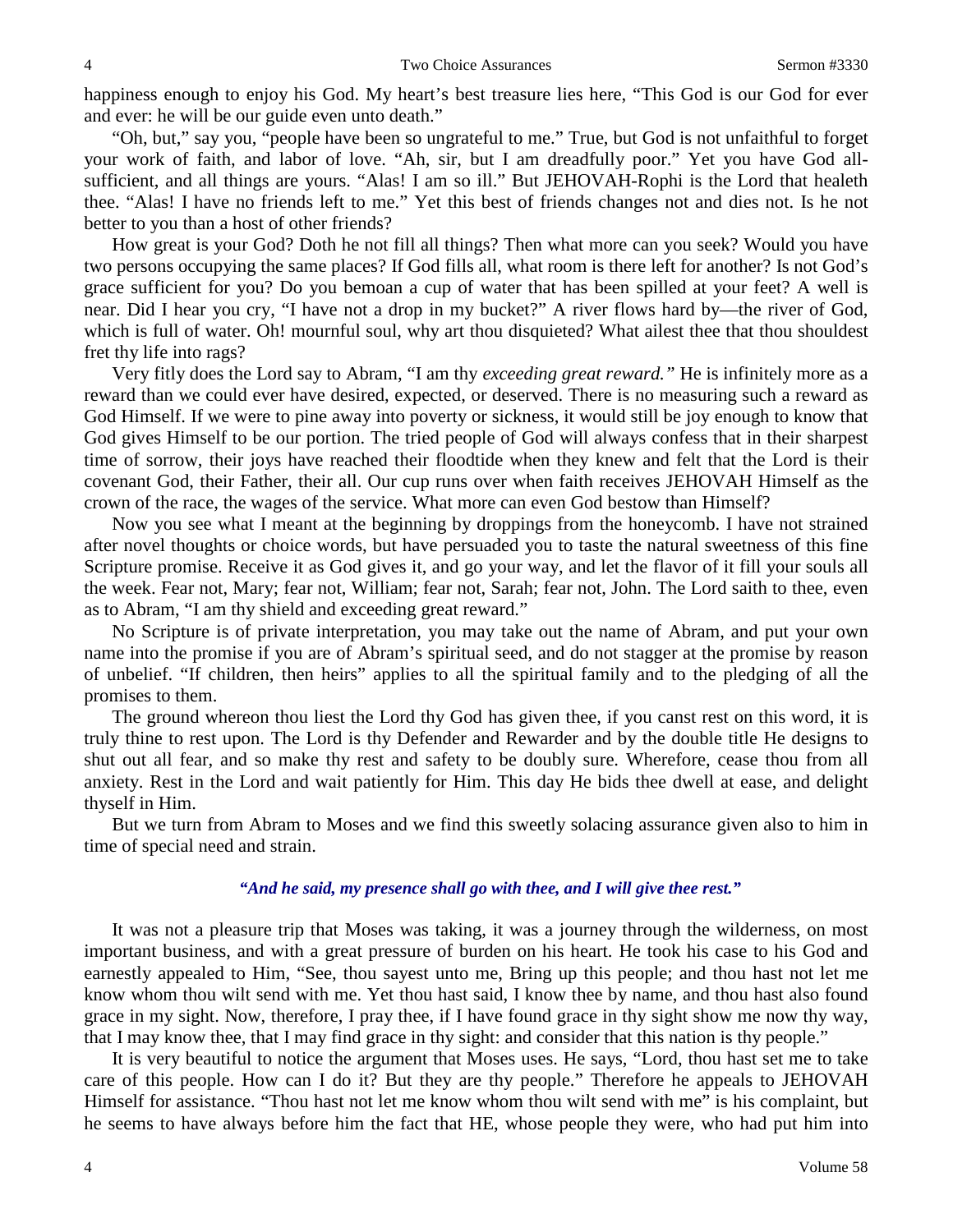commission to guide them, and to bear all their provocations, must intend to give him some very superior help. The answer to that is, "My presence shall go with thee, and I will give thee rest." What more could Moses want, and what more can we want? We are so foolish that we look about for strength away from God, but there is none except in Him.

For all preachers and evangelists how specially precious is this promise! They need divine help in journeying from place to place, and that help lies in the constant fellowship of heart with their Lord, the continual presence of God consciously enjoyed. They have a great burden of souls lying upon them, their only strength to bear it bravely and triumphantly is that each hears for himself the promise from God's own lips, "My presence shall go with *thee."* It may not appear to some that the quarter of an hour in the morning spent in looking into the face of God with ecstatic joy can fill us with strength, but we know from blessed experience that there is no strength like it. If the Eternal overshadow us then Omnipotence comes streaming into us, JEHOVAH in infinite, condescending liberality gives forth His might to us.

Notice, beloved, that Moses was not informed that God would send Hobab, his father-in-law, to go with him, nor that Joshua, his successor, should accompany him, nothing either was said about the seventy elders who were by and by to share the burden of responsibility with him. Moses was, indeed, to have their presence and help, but his true power was to lie in this, *"My* presence shall go with thee." The journey upon which he was to start was one of great importance foreseen by God to be a journey of great trial and great provocation, a journey that was to last for forty years, but this is all the provision that he needs, and God Himself could give him no more.

And then he adds, *"And I will give thee rest."* Little as we sometimes imagine it, yet still it is true, that the most important possession of any Christian worker is rest—deep rest of soul in God, "A heart at leisure from itself." "I do not expect any rest," says one, "while I am here." Do you not? Then you will not do much mighty and effective work for the Lord. They who work most must learn the holy art of resting in the Lord. Indeed, it cannot be done well at all, unless they have plenty of rest.

You will notice how people that get greatly excited often talk sad nonsense, and people who are very fretful or fearful do not speak or act as they should. If we are to move others, we must have both feet firmly fixed, there is nothing like having a good grip of the ground if you are to wrestle with, and throw, your antagonist. My restfulness in God enables me to wrestle and conquer all of difficulty and hard toil that is to be overcome.

"Do you think Moses had this rest?" someone will ask. Yes, I am sure he had, because of the meekness of his spirit. You remember how the Lord Jesus said, "Take my yoke upon you, and learn of me; for I am meek and lowly in heart; and ye shall find rest to your souls." It is true that meekness of heart produces rest, and yet it is a deeper truth still that rest produces meekness of heart. You can very well afford to be quiet with your fellows when you yourself are perfectly restful in the living God.

I remember a man being run over in the street one day. Somebody rushed off post haste, for the nearest doctor, and when the medical man heard of the accident he went calmly into his surgery, turned over his case of instruments, selected those he thought he might want, and then walked quietly to the spot where the injured man lay. The messenger tried to hurry him, but it was of no use. "Be quick, doctor," he cried, "the man's leg is broken, every moment is precious."

Now the surgeon knew that he was doing the very best thing that he could do, and he was far wiser than he would have been if he had rushed off in wild haste, perhaps forgetting the very instrument he most needed, and arriving out of breath, and quite unfit for the delicate duty required of him. The doctor's composure was not the result of coldness of heart, but of the resolve to do the best possible thing in the best possible fashion.

If you are conscious of the Lord's presence, you will do the best thing possible by being very calm, deliberate, and quiet in His service. "He that believeth," in that sense, "shall not make haste," but he shall go about the business in a restful Spirit.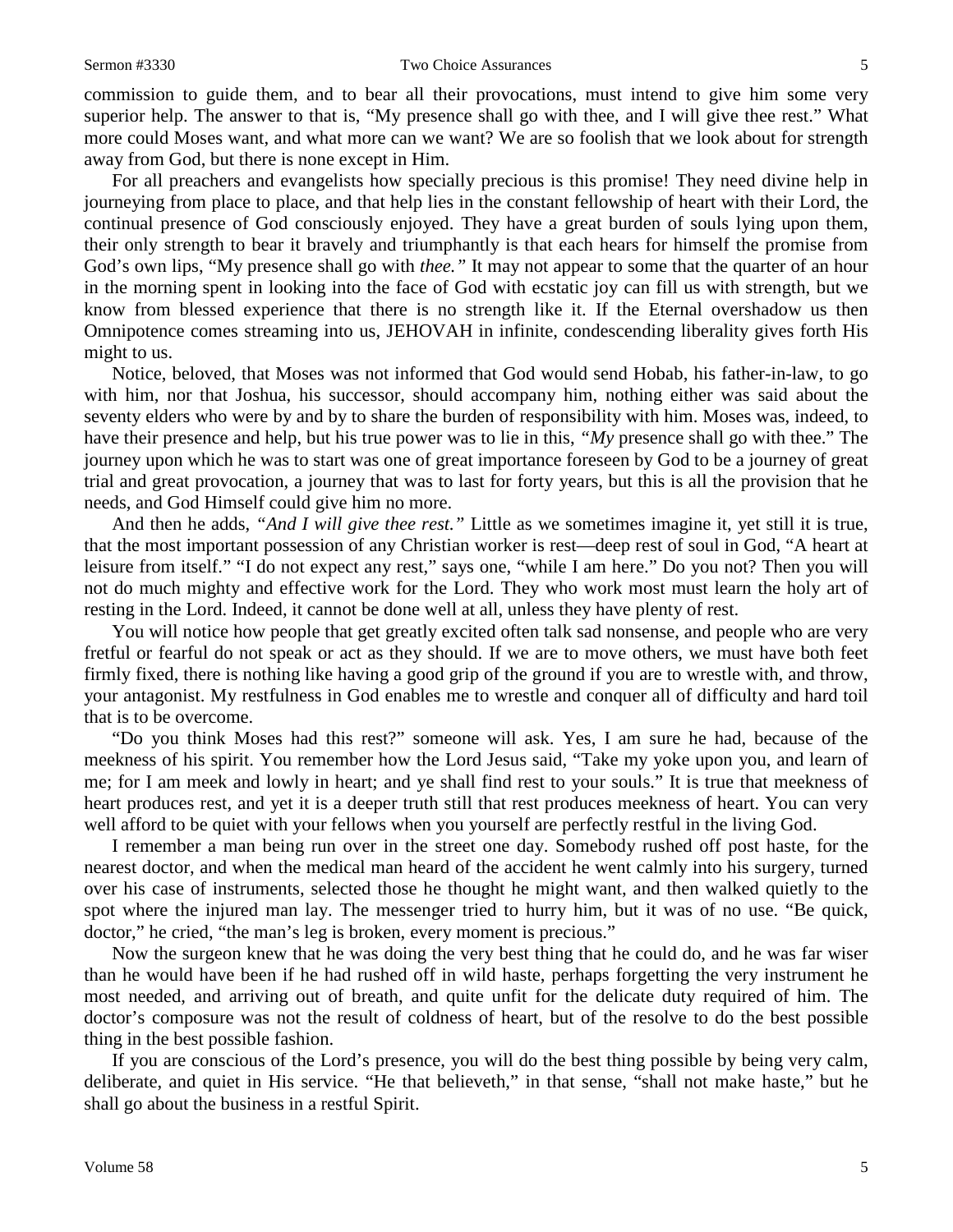Mark too, the kind of rest that is here mentioned. "I will give thee rest." All the rest that God gives we may safely take. No man ever rested too long on the bosom of Jesus. I believe many Christian workers would be better if they enjoyed more. I was speaking to a large gathering of preachers the other day upon this very matter, my subject being the Savior asleep during the storm on the Sea of Galilee. He knew there was a storm coming on, but He felt so happy and restful in His Father's love and care, that He went into the hinder part of the ship, the best place for sleep, and taking the steersman's cushion for a pillow, lay down, and went to sleep. It was the very best thing He could do. He had been busy all day, teaching and feeding the multitudes, and He felt that it was His duty to go to sleep that He might be ready and fit for the next day's toil. When *you* get very weary, and perhaps worried as well, the best thing you can do is to go to sleep. Go to bed, brother, and go to sleep.

It is astonishing what a difference a night's rest makes with our troubles. I would say this literally to fidgeting, worrying people like myself, "Go to bed, brother, go to bed." But I would also say it spiritually to all sorts of people, when you are feeling weak, and disturbed, and you do not know what to do for the best, "Go into the presence of God, and there get rest." "My presence shall go with thee, and I will give thee rest." I will give you a little bit of worldly wisdom, which is also of divine inspiring. Whenever you do not know what to do, do not do it. But some people when they do not know what to do, go and do it directly, and get themselves into all sorts of trouble.

Many of us, like Moses, need to be taught to rest. Moses has to bear two millions of people on his heart, he needs rest. He has to put up with them for forty years, he needs rest. Never had another man such a family as that, never was another so likely to be fluttered and worried, and he was a meek spirited man too, who could not make a dash as others might have done. This is his strength, that he dwells in the divine presence, and is therefore restful, calm and strong. It is only now and then that he lets the human meekness be for a moment clouded. Thus was he enabled to march along, like a king in Jeshurun, as he was, and his soul dwelt in the eternity of God, singing ever amidst ten thousand graves, for he had forty of his people dying every day.

Shall not we who love the Savior hear this same gracious promise sounding clear and sweet in our souls, and trusting in the abiding presence of God find that He gives the rest unparalleled, the rest that endures? And if on the other hand we are strangers to that brave, strong peace, shall we not listen as He calls, "Come unto me, and I will give you rest"? and answering to it enter into that rest that ever follows true believing. The Lord grant it may be so, with each one, for His name's sake!

## **EXPOSITION BY C. H. SPURGEON**

## *JOHN 10:1-30 AND HEBREWS 1:1-14*

#### **John Chapter 10.Verse 1.** *Verily, verily, I say unto you,—*

Now we may be absolutely certain that there is something of the utmost importance wherever Christ uses the solemn asseveration of "Verily, verily,"—the same word is "Amen, amen," and it has been well observed that if it were not for Christ's "Amens," our "Amens" would be of little value. It is because He who is the Amen, the Faithful and True Witness, pleads in heaven that our "Amens" are accepted there. If, dear friends, Christ pays an earnest attention to our "Amens," how much more ought we to attend to His, especially when He doubles them—"Amen, amen, I say unto you."

**1-3.** *He that entereth not by the door into the sheepfold, but climbeth up some other way, the same is a thief and a robber. But he that entereth in by the door is the shepherd of the sheep. To him the porter openeth; and the sheep hear his voice: and he calleth his own sheep by name, and leadeth them out.*

Here the people of God are compared to sheep. Their harmlessness and gentle character, their feebleness and quiet in the fold, their profitable uses, their defenseless state, requiring some one always to watch over them, the patience with which they are led to the shearer or to the slaughter, and the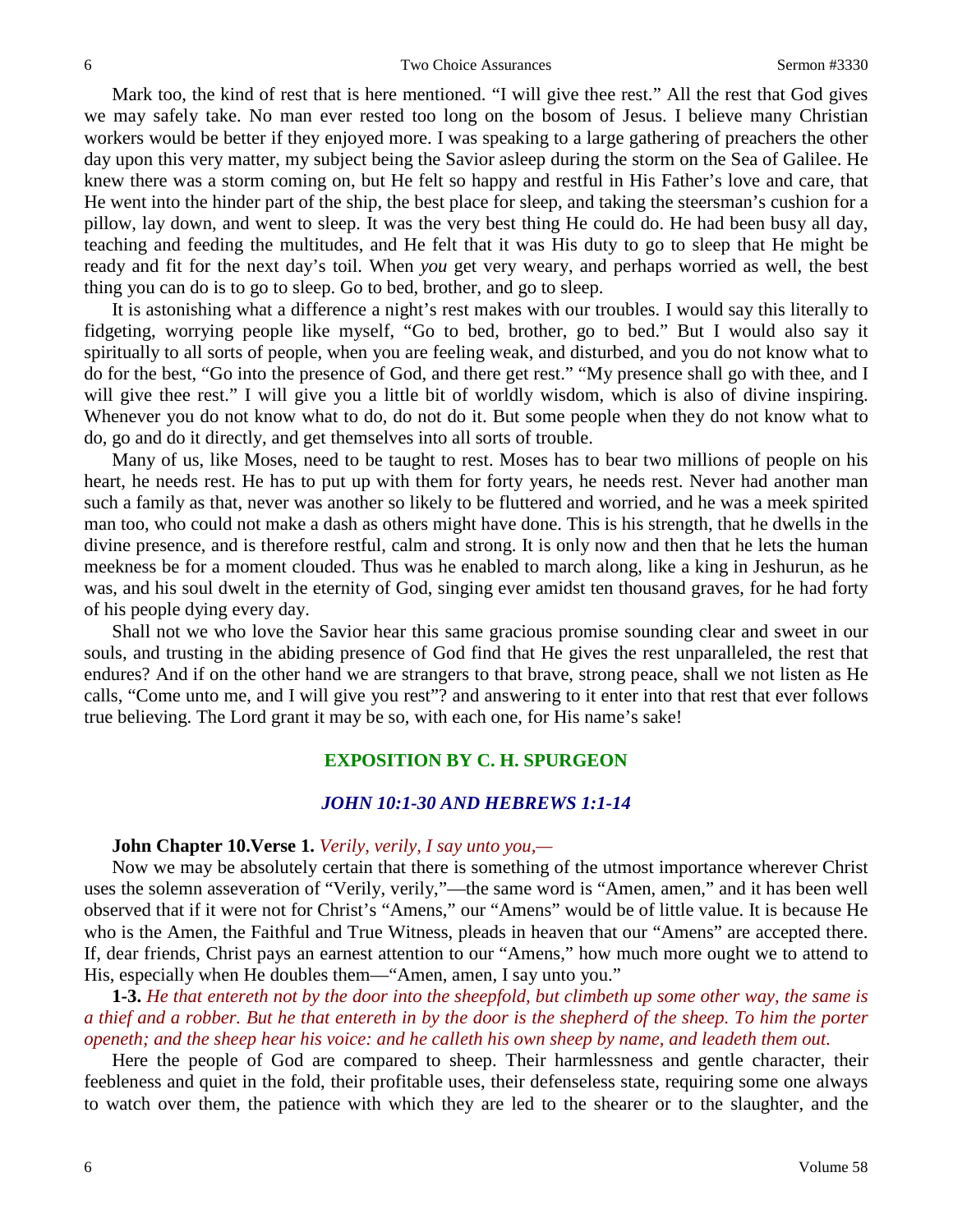constancy with which they are associated with sacrifice, render sheep a most excellent symbol of the people of God.

Doubtless the fold is the church, within this fold all the saints of God are gathered, not always in the visible, but always in the invisible and indivisible church of Christ. None may set up to be shepherds of this fold except those who come in a proper and fitting way, and that is not by a pretended apostolical descent, that is, not by a commission which they have received from their own assumption, but by a commission direct from Christ—coming in through Him as by the door.

The great true Shepherd, the antitype of all shepherds is Christ Himself. To Him the porter openeth. All the prophecies, which, like porters, kept the gates, opened at once to Christ, all godly hearts, which, like the porters of the gate, were watching for the coming of the true Shepherd, opened at once to Jesus, whether it were Anna or Simeon, they at once confessed Him. The sheep hear His voice, and He calleth His own sheep by name, and leadeth them out.

We are told by Eastern travelers that in the large district folds into which the sheep farmers put their different flocks, while they are all assembled in one common flock, the shepherd of any one flock has but to make his appearance and begin to speak, and his sheep at once recognize him. Though another person should dress up in his garments they would take no notice of him, they know their shepherd by his voice.

**4.** *And when he putteth forth his own sheep, he goeth before them, and the sheep follow him: for they know his voice:*

The genius of the law is driving, the spirit of the Gospel is leading, and the joyful imitation follows.

**5.** *And a stranger will they not follow, but will flee from him: for they know not the voice of strangers.*

Heretics attract their companies, but the faithful followers of Christ never go after them. They cleave to the truth, which is the voice of Christ, and they will not be persuaded by the most marvelous lying wonders, nor by the greatest arrogance, to depart from Him who is their all.

**6-8.** *This parable spake Jesus unto them: but they understood not what things they were which he spake unto them. Then said Jesus unto them again, Verily, verily, I say unto you, I am the door of the sheep. All that ever came before me are thieves and robbers: but the sheep did not hear them.*

They made loud professions of being the true Messias, and some of them gathered great multitudes, and rebelled against the Roman power, but the true sheep, who waited for the true Shepherd, did not hear them.

**9-14.** *I am the door: by me if any man enter in, he shall be saved, and shall go in and out, and find pasture. The thief cometh not, but for to steal, and to kill, and to destroy: I am come that they might have life, and that they might have it more abundantly. I am the good shepherd: the good shepherd giveth his life for the sheep. But he that is an hireling, and not the shepherd, whose own the sheep are not, seeth the wolf coming, and leaveth the sheep, and fleeth: and the wolf catcheth them, and scattereth the sheep. The hireling fleeth, because he is an hireling, and careth not for the sheep. I am the good shepherd, and know my sheep, and am known of mine.*

This good Shepherd proves Himself to be so by His actions. Remember, brethren, how carefully He watches His sheep from the tower of the flock, not one of them ever being absent from His eye for a single moment. How graciously He guides those sheep, leading them always by a right way that He may bring them to safety at the last. How plentifully doth He pasture His flock, making them to lie down in green pastures beside the still waters.

And oh! how gloriously doth He defend His flock, dashing into the thickest of their foes, snatching the lamb out of the jaws of the lion and out of the paw of the bear. And we must not conclude this list of His deeds without remembering how readily He hath bought that flock, and how well He hath washed that flock, in blood flowing from His own veins, that He might present them all at the last, not one of them being wanting, nor one of them impure, but each of them like sheep that come up fresh from the washing.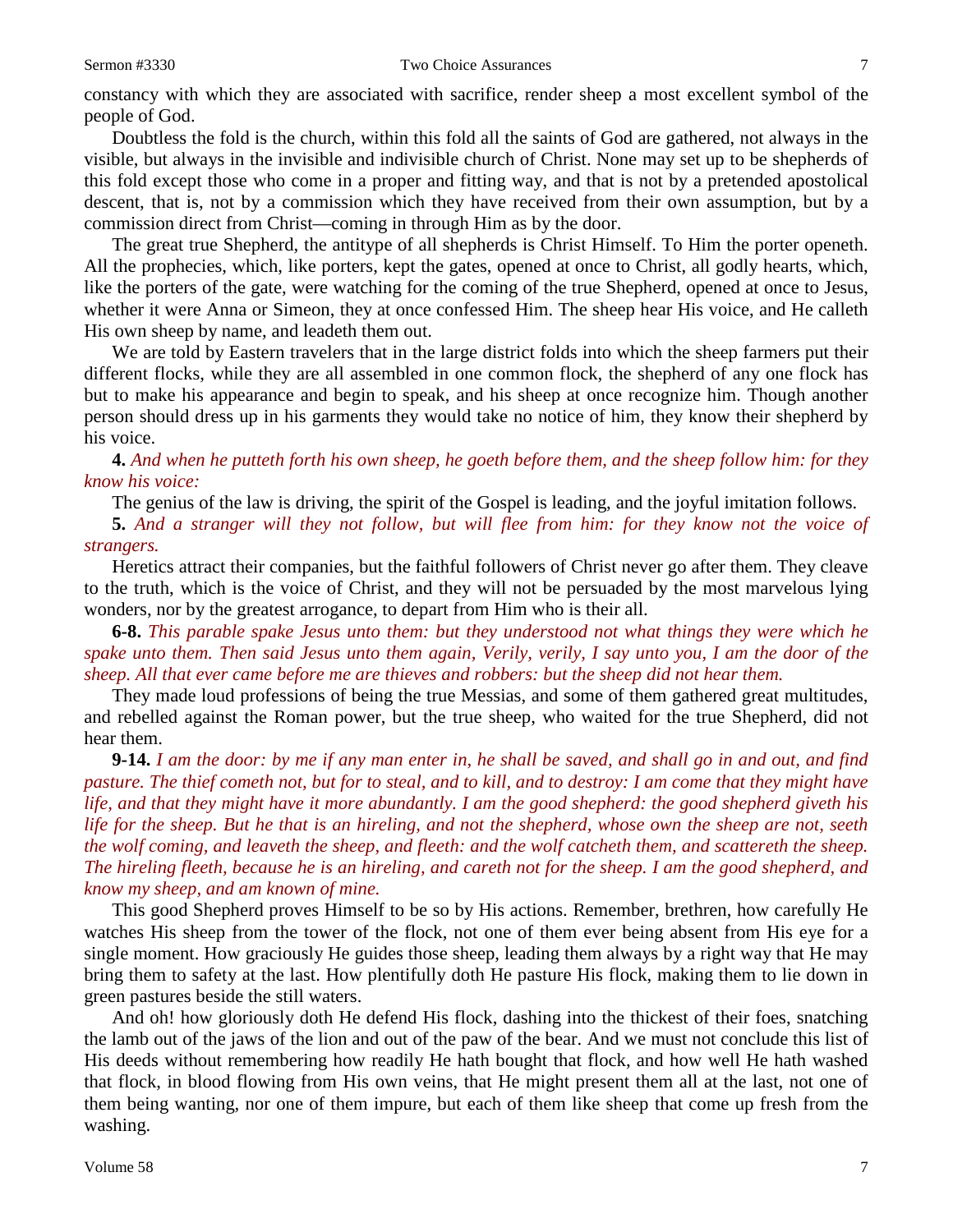"I know my sheep." It is not as if salvation was left to haphazard. He knew them before they were created. Having foreordained He did foreknow. He knew them when they did not know themselves, when they were wallowing in the mire like swine He knew them still. He knows them now—unknown to fame, unregistered, perhaps, in the books of the visible church. "I know my sheep wherever they may be." Then notice the next sentence, for this is the practical way by which you may judge whether you are His or not, "I am known of mine." They know Him as their only hope and trust, they know the sweetness of fellowship with Him, they know the power of His arm, the efficacy of His blood, the faithfulness of His heart, they know the preciousness of His cross, and the glory of His crown.

**15-16.** *As the Father knoweth me, even so know I the Father: and I lay down my life for the sheep. And other sheep I have, which are not of this fold: them also I must bring, and they shall hear my voice; and there shall be one fold, and one shepherd.*

No recognition of free-will here. Christ speaks as one who has the hearts of men in His control. He knows who are His that as yet are not called. He does not say He hopes they will yield to hear His voice, but they *shall*. Oh, irresistible grace, what can stand against thee? The blood-bought shall all be bloodwashed, the foreordained and foreknown shall yet know Him who hath saved them by His blood.

In this we ought constantly to rejoice. The feebleness of the minister is no barrier to the carrying out of God's purpose, nor is the hardness of the human heart any impediment to the completion of the divine degree. "Them also must I bring." There is a heavenly necessity that all the chosen should be saved.

**17-26.** *Therefore doth my Father love me, because I lay down my life, that I might take it again. No man taketh it from me, but I lay it down of myself. I have power to lay it down, and I have power to take it again. This commandment have I received of my Father.* 

*There was a division therefore again among the Jews for these sayings. And many of them said, He hath a devil, and is mad; why hear ye him? Others said, These are not the words of him that hath a devil. Can a devil open the eyes of the blind?* 

*And it was at Jerusalem the feast of the dedication, and it was winter. And Jesus walked in the temple in Solomon's porch. Then came the Jews round about him, and said unto him, How long dost thou make us to doubt? If thou be the Christ, tell us plainly. Jesus answered them, I told you, and ye believed not: the works that I do in my Father's name, they bear witness of me. But ye believe not, because ye are not of my sheep, as I said unto you.* 

Believing does not make them sheep, but being sheep by divine election proves them to be such.

**27-30.** *My sheep hear my voice, and I know them, and they follow me: and I give unto them eternal life; and they shall never perish, neither shall any man pluck them out of my hand. My Father, which gave them me, is greater than all; and no man is able to pluck them out of my Father's hand. I and my Father are one.*

Happy are they, then, who have received the character of sheep, for thus they prove themselves to be the chosen of God, and in the hand of Christ, and in His Father's grasp, they are eternally secure.

> *"If in my Father's love I share a filial part, Send down Thy Spirit like a dove To rest upon my heart."*

In this chapter our Savior's glorious person is very plainly set before us, and it is made the ground of our faith, and a reason why we should give the more earnest heed to His words, lest at any time we should let them slip.

**Hebrews Chapter 1. Verses1-2.** *God, who at sundry times and in divers manners spake in time past unto the fathers by the prophets, hath in these last days spoken unto us by his Son,—*